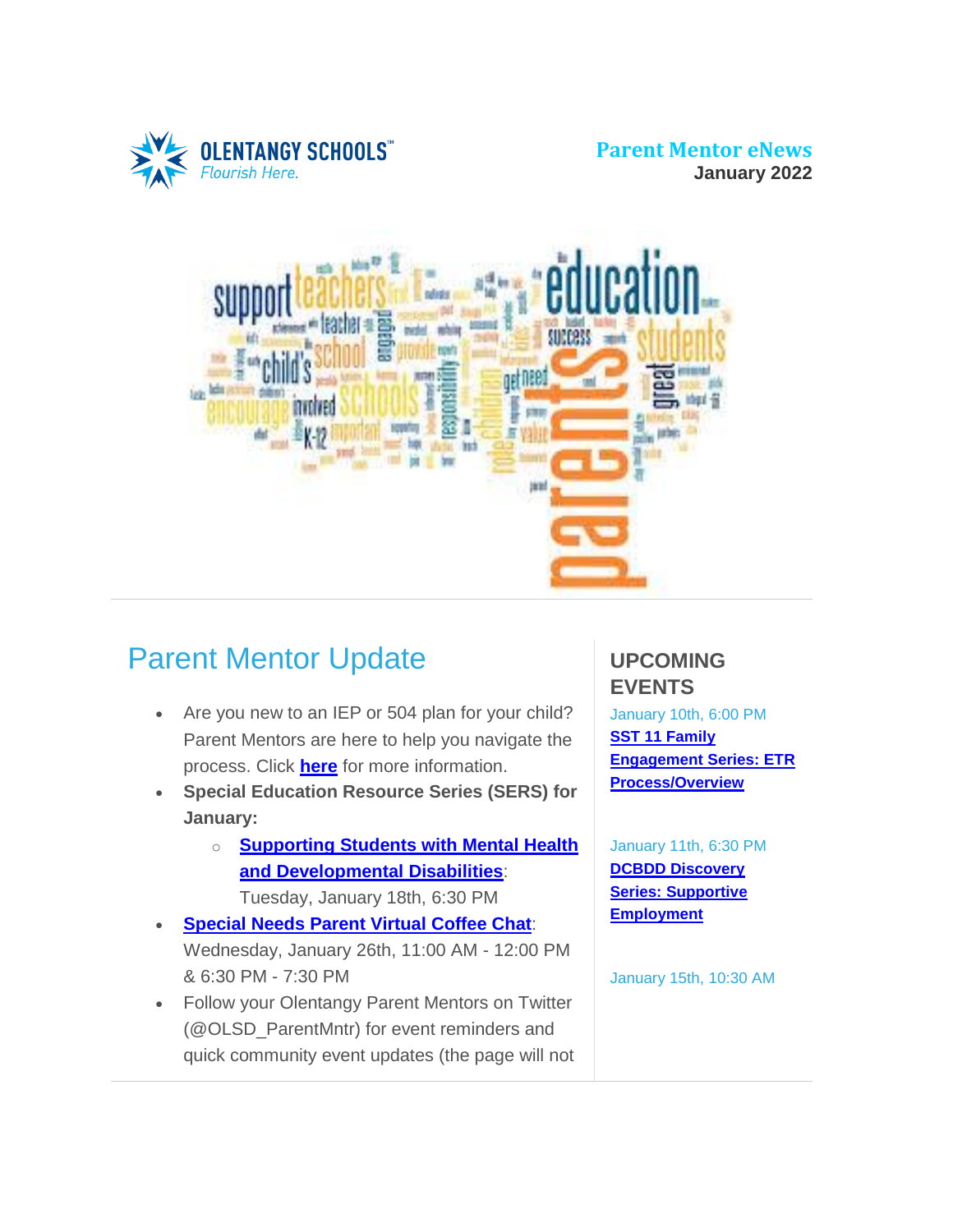be closely monitored, so please continue communicating with us via email or phone).

## Pupil Services Update

A faculty member in the Department of Education at Ohio Wesleyan University along with a student is conducting an Honors research project. The project seeks to study the impact of COVID-19 on occupational therapy services provided to children with disabilities in schools by interviewing family members who have a child/children who qualify/qualified for OT services during 2019-20 and/or 2020-2021 school years. For more information on this project, click **[here](https://target.brightarrow.com/userfiles/3594-1/files/OWU%20Honors%20Research%20Project%20OT%20Study.pdf)**.

**Dublin City [Schools](https://target.brightarrow.com/userfiles/3594-1/files/SEAC%20Sum%20Prog%20Fair%20Save%20the%20Date%20Flyer%202022FINAL.pdf) Parent [Mentors](https://target.brightarrow.com/userfiles/3594-1/files/SEAC%20Sum%20Prog%20Fair%20Save%20the%20Date%20Flyer%202022FINAL.pdf) & SEAC Summer [Program](https://target.brightarrow.com/userfiles/3594-1/files/SEAC%20Sum%20Prog%20Fair%20Save%20the%20Date%20Flyer%202022FINAL.pdf) Fair**

#### January 18th, 6:30 PM

**Special [Education](https://target.brightarrow.com/userfiles/3594-1/files/Invitation%20Flyer(1).pdf) [Resource](https://target.brightarrow.com/userfiles/3594-1/files/Invitation%20Flyer(1).pdf) Series: [Supporting](https://target.brightarrow.com/userfiles/3594-1/files/Invitation%20Flyer(1).pdf) Students with [Mental](https://target.brightarrow.com/userfiles/3594-1/files/Invitation%20Flyer(1).pdf) Health and [Developmental](https://target.brightarrow.com/userfiles/3594-1/files/Invitation%20Flyer(1).pdf) [Disabilities](https://target.brightarrow.com/userfiles/3594-1/files/Invitation%20Flyer(1).pdf)**

January 19th, 11:30 AM

**[Common](https://target.brightarrow.com/userfiles/3594-1/files/January%2019%2c%2c%202022%20flyer%20(8_5%20x%2011%20in).pdf) Mistakes [Parents](https://target.brightarrow.com/userfiles/3594-1/files/January%2019%2c%2c%202022%20flyer%20(8_5%20x%2011%20in).pdf) Make in the IEP [Process](https://target.brightarrow.com/userfiles/3594-1/files/January%2019%2c%2c%202022%20flyer%20(8_5%20x%2011%20in).pdf)**

January 26, 11:00 AM & 6:30 PM

**[Special](https://target.brightarrow.com/userfiles/3594-1/files/Virtual%20Coffee%20Chat%20Invite%20January%202022.pdf) Needs Parent Virtual [Coffee](https://target.brightarrow.com/userfiles/3594-1/files/Virtual%20Coffee%20Chat%20Invite%20January%202022.pdf) Chat**





Chuck E. Cheese Sensitive Sunday



#### NAMI Family-to-Family

NAMI Family-to-Family is a free, 8-session (January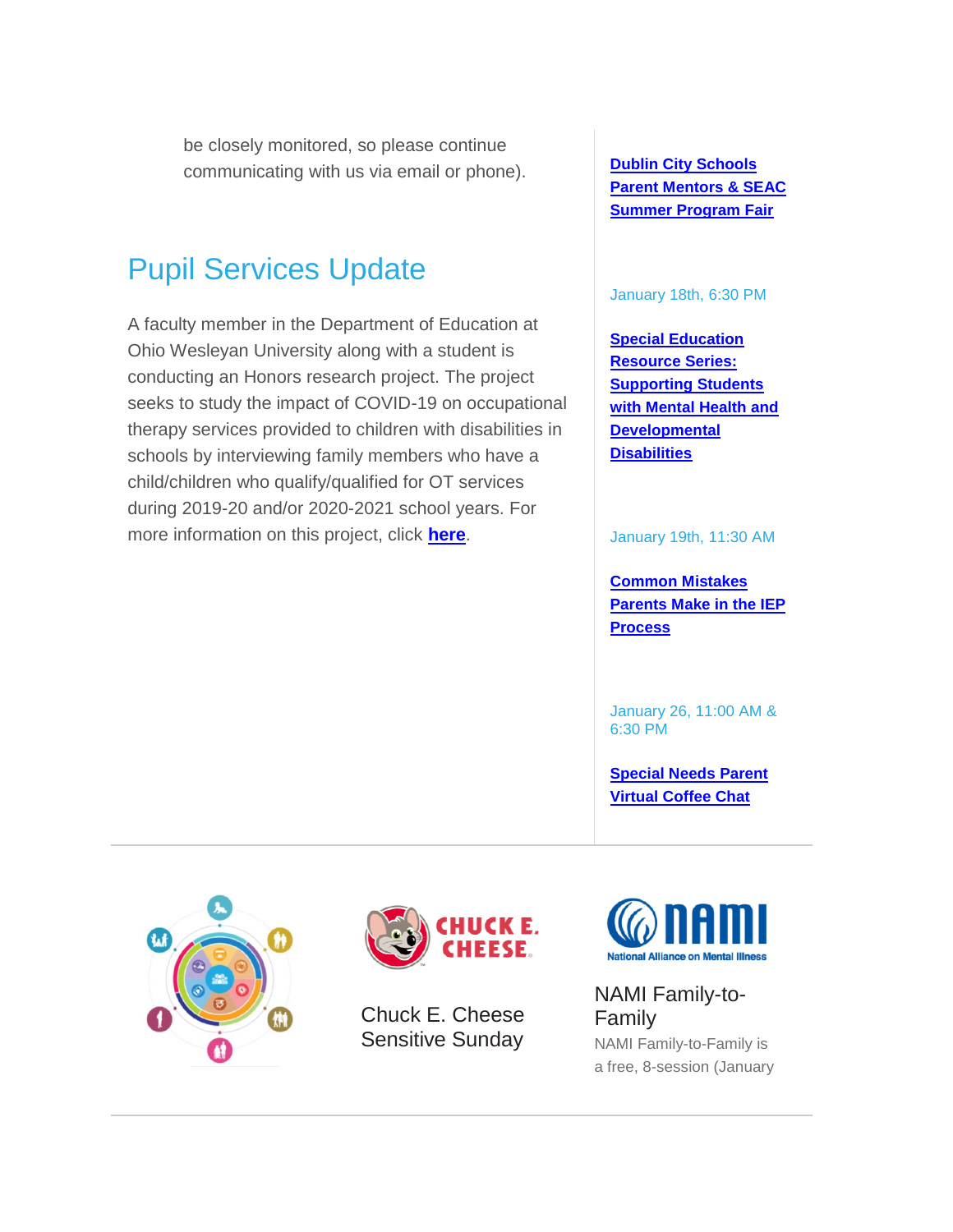#### Charting the LifeCourse: A Series for Families

Join Ohio Ambassador Barbara Sapharas for this 3 part series (February 9th, 16th, and 23rd from 6:30 PM - 8:00 PM) to learn how you can use the Charting the LifeCourse resources and tools to plan and advocate across the lifespan. **[Click](https://r20.rs6.net/tn.jsp?f=0017TGFa38_-tXxY83-nHpTYOflof1icINmam5UWhqA5Qy96KMkRWI6QKSxpN7HuuvcnaPh9qBmMFOUr0VWP4R6-XhrNn-ZfewMpvoasiskxcHLse1uBsHy5uWrVEfWsaof8lVKSyFsKwcYqQyK1q7aue-9V6sJBSulrU6ZkvptIovDWaV4PiRbqmj1c7M6-rhHGtV22XGUm6YJakhKik-ZtA==&c=-DCzLzYTLBs6hlFLKZjzAFXy9JeTVsPTFAvQO9qZ13Yo7vz97T1a8Q==&ch=--eq4m86JAmkECJoLaMSVrUvP6y2oJyX-biOkB-1nC9S8Efa_A_ddw==) here** to register.

Chuck E. Cheese at 2711 Martin Road, Dublin, OH 43016 will open two hours early on the first Sunday of the month to offer a sensory-friendly experience for families. Recognizing that the Chuck E. experience can be very stimulating for any child, they made it their mission to create Sensory Sensitive Sundays®, where they have a trained, caring staff who works to ensure everyone has a fun-filled visit. Check out **this [flyer](https://target.brightarrow.com/userfiles/3594-1/files/ChuckECheeseSensitiveSundayFlier.pdf)** for more information.

5th - February 23rd on Wednesdays from 6:00 PM - 8:30 PM) education program for family, friends and significant others of adults with mental health conditions. For more information, **[click](https://r20.rs6.net/tn.jsp?f=0017TGFa38_-tXxY83-nHpTYOflof1icINmam5UWhqA5Qy96KMkRWI6QMfy_pAHj0U2Q92Fa1UnKU9kxiJHhV7JW3XmhbEbgYkgXDsdYsIsS5xAzr3sbBk7nKj_Y_GG_n6zrgS4Y6WeOKkFmeynLukTCX7jaFDkhM4Trd6c_nCGCcadCuw37qKVhpTs1Dh-ASHJ74VX3sCZOK4QJ3ndpa-P3Pv5k9eDD36WSRh-Bk3Bxws=&c=-DCzLzYTLBs6hlFLKZjzAFXy9JeTVsPTFAvQO9qZ13Yo7vz97T1a8Q==&ch=--eq4m86JAmkECJoLaMSVrUvP6y2oJyX-biOkB-1nC9S8Efa_A_ddw==) here**.



Free Online Yoga **Sessions** 

With so many transitions in and out of "school mode" this time of the year, everyone can feel out of sorts. If you are looking for something to do with your children that is fun, healthy, and calming,



#### **Sensory Processing Disorder**

The Ohio Coalition for the Education of Children with Disabilities (OCECD) shared their **[latest](https://target.brightarrow.com/userfiles/3594-1/files/OCECD%20Quarterly%20Newsletter%202021.pdf) quarterly [newsletter](https://target.brightarrow.com/userfiles/3594-1/files/OCECD%20Quarterly%20Newsletter%202021.pdf)** on the topic of Sensory

Processing Disorder.



#### Learn to Ski at Mad River Mountain

The Autism Society of Central Ohio is excited to partner with The Adaptive Sports Connection (TAASC) to offer a ski experience which includes a lesson with a volunteer instructor, equipment rental, and a lift ticket for the participant with a disability for a fee of \$35. For the dates and more information on this event